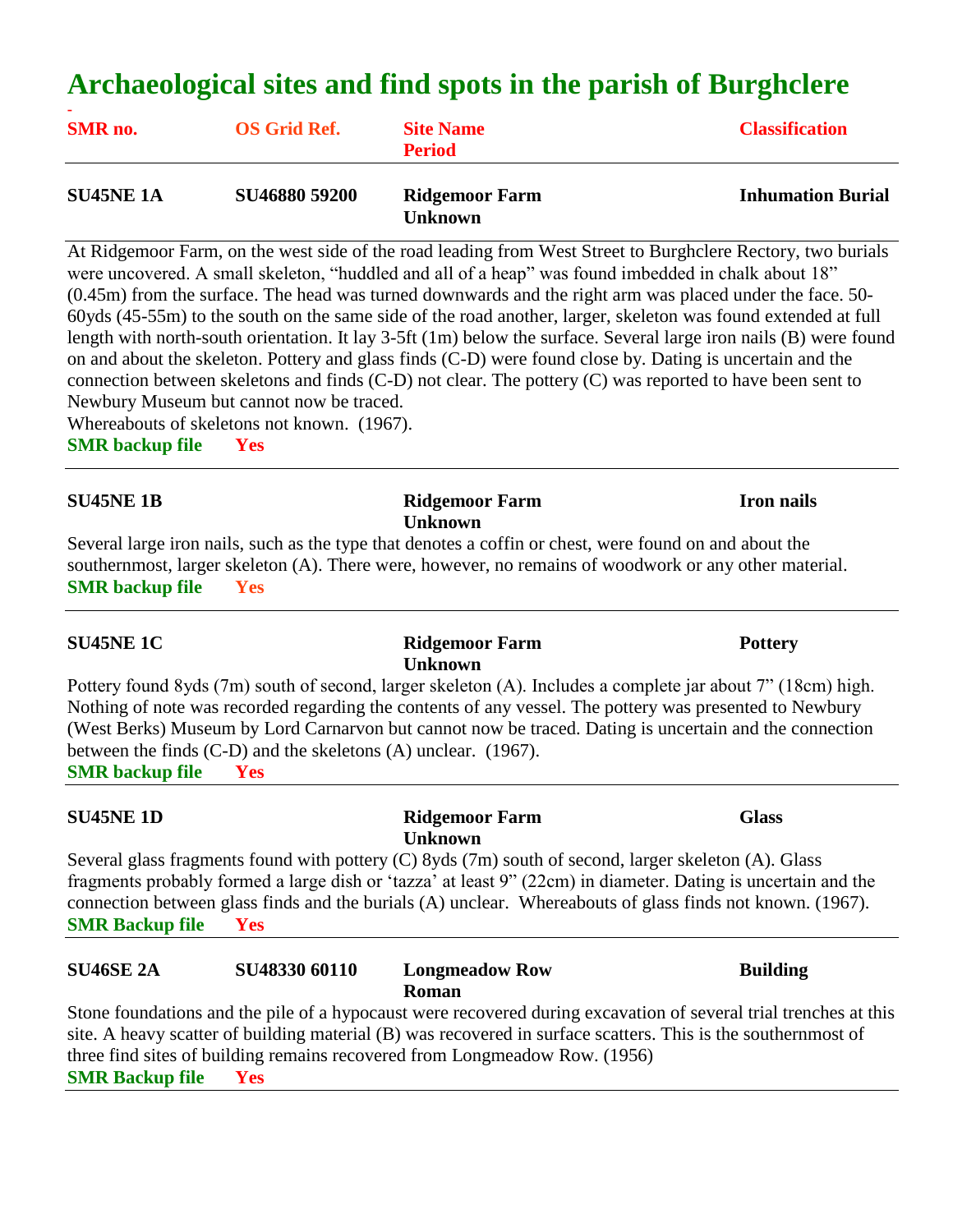# **SU46 SE 2B SU48330 60110 Longmeadow Row Building Material**

**Roman** A heavy scatter of building stone (?bath) and very large 18in x 12in x 3in (45cm x 30cm x 7cm) bricks were recovered as surface finds. Stone roofing tiles combed roofing tiles and flue tiles were found also. This is the southernmost of three find sites of building remains from Longmeadow Row. (1956) OS does not give an exact description of what building remains were found at which location. (JB 1986). **SMR Backup file Yes**

### **SU46SE 3 SU48280 60150 Longmeadow Row Building Material Roman**

Find sites of building remains recovered from Longmeadow Row. (1956). d roofing tiles and flue tiles were found also. One of three

A heavy scatter of building stone (?bath) and very large 18in x 12in x 3in (45cm x 30cm x 7cm) bricks were recovered as surface finds. Stone roofing tiles combed roofing tiles and flue tiles were found also. One of three find sites of building remains recovered from Longmeadow Row. (1956).OS does not give exact description of what building remain finds were found at which location. (JB 1986).

**SMR backup file Yes**

# **SU46SE 4 SU48300 60230 Longmeadow Row Building Material Roman**

A heavy scatter of building stone (?bath) and very large 18in x 12in x 3in(45cm x 30cm x 7cm) bricks were recovered as surface finds. Stone roofing tiles combed roofing tiles and flue tiles were found also. During field investigation it was noted that patches of black earth and scatters of tiles are visible particularly near this site which is at the northernmost of the three find sites of building remains recovered from Longmeadow Row. (1956). OS does not give exact description of what building remain finds were found at which location. (JB 1986).

**SMR backup file Yes**

# **SU46SE 5 SU48220 60330 Not Known Flint Axe Neolithic**

Neolithic flint axe about 10" (25.4cm) long with a wide cutting edge and smaller butt. The implement had been worked overall and no evidence of polishing was seen. The flint is brown, iron stained. Present condition and whereabouts of axe unknown. (JB 1986).

**SMR backup file No**

# **SU46SE 8 SU48380 61550 Adbury Park Pale**

# **Medieval**

There are authentic examples of park pales that do not go all round the parks. That of Adbury runs from the stream on the west which, is the boundary between Newtown and Burghclere, to the next on the east, a bigger one, one branch of which rises at Hockleys Hole.

From a point north of Dovey's Copse to the SE corner of Frith Copse. SU4806 6192 – SU 4883 6121, the park pale can be traced as a bank with hollow ways on the south. These hollow ways obliterated any certain traces of a former ditch. Bank 5.0m wide., 1.0m high. It is in-turned at the stream flowing from Adbury Farm. Crawford traces the pale further to the east to SU4934 6127 but no evidence can be seen on that line now. (1956). Apart from an 80.0m stretch of ditch from SU 4821 6137 the pale has recently been destroyed by farming. In some places it has completely disappeared, in others it can be seen as a soil mark or a low raised strip. (1967).

The pale is visible as a linear feature on air photographs. HCC AP ref: run 3w199. **SMR backup file Yes**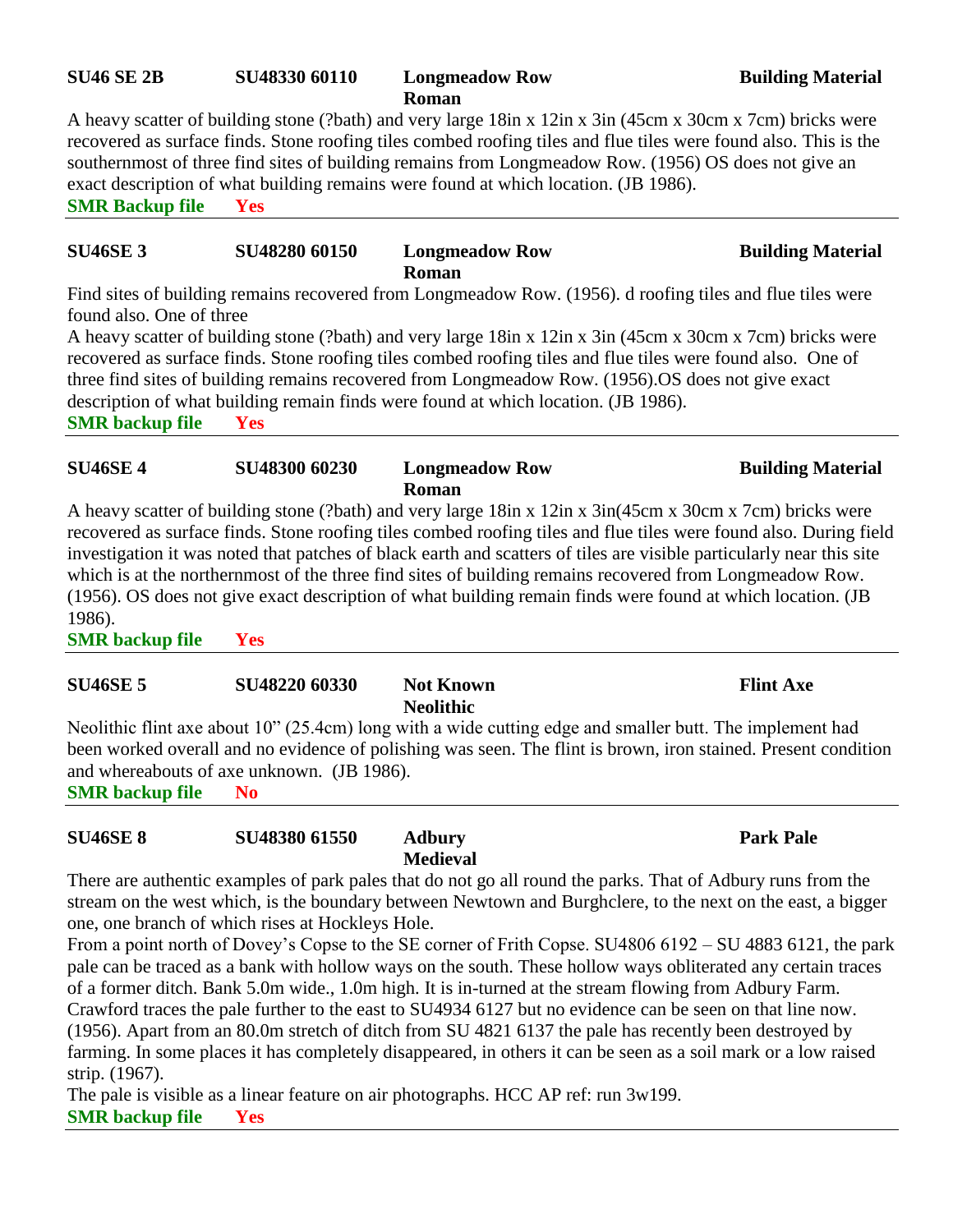### **SU46SE 12 SU46980 60980 Burghclere Ridge and Furrow Ridge and Furrow**

**Medieval**

**Unknown**

The remains of medieval ridge and furrow were seen in the playing field behind the church in Burghclere. Barely visible on account of being more or less erased in the levelling of the sports field. It could be seen to run in 2 directions at right angles to each other with a headland in between. HCC 1984 Census AP Run 2

**SMR backup file No**

## **SU45NE 25 Beacon Hill Linear Earthwork**

A univallate earthwork with its bank on the downhill side. It crosses the northern spur of Beacon Hill and ends at the top of a steep slope. The NW end is mutilated by a road and other tracks but it is comparatively well preserved at the SE end. Covered mostly by a fir plantation. (1955, confirmed 1967). HCC 1984 Census AP Run 5W; 057-058. **SMR back up file No**

**SU45NE 27A Beacon Hill Lynchet Unknown** Two lynchets following the slope of a small spur are situated half-way down the north slope of Beacon Hill. They average 2.5m in height. A number of later hollow-ways (B) encroach upon them. (1957).

**SMR back up file No**

## **SU45NE 27B Beacon Hill Beacon Hill Hollow Way**

**Unknown** Hollow-ways which encroach upon the two lynchets (A) on the north and west. **SMR back up file No**

**SU45NE 31 Near Sydmonton Flint axe Paleolithic** An Acheulian hand axe found 'near Sydmonton'. Presented to Newbury (West Berks) Museum 1909 and 1930. Located at Newbury (West Berks) Museum. Acc. No. either S29 or S30. Not clear on accession card which implement is the one in question. Exact location of find spot unknown. (JB 198) **SMR backup file No**

**Neolithic** Sherds of 'rude pottery', probably Neolithic, found some years before 1930 in mote or rabbit scrapes from the surface of a filled in ditch at the base of Beacon Hill, not very far from Burghclere Station. Exact location of find spot unknown. (JB 1986). **SMR backup file No**

**SU45NE 32 Old Burghclere Pottery**

### **SU45NE 46 Old Burghclere Linear feature Unknown**

A series of curvilinear features visible as light and dark marks on Aps. Could be part of the Celtic field system (SU 45NE 42) HCC AP ref. run 7W177 HCC 1984 Census AP run 6W; 016. **SMR backup file Yes**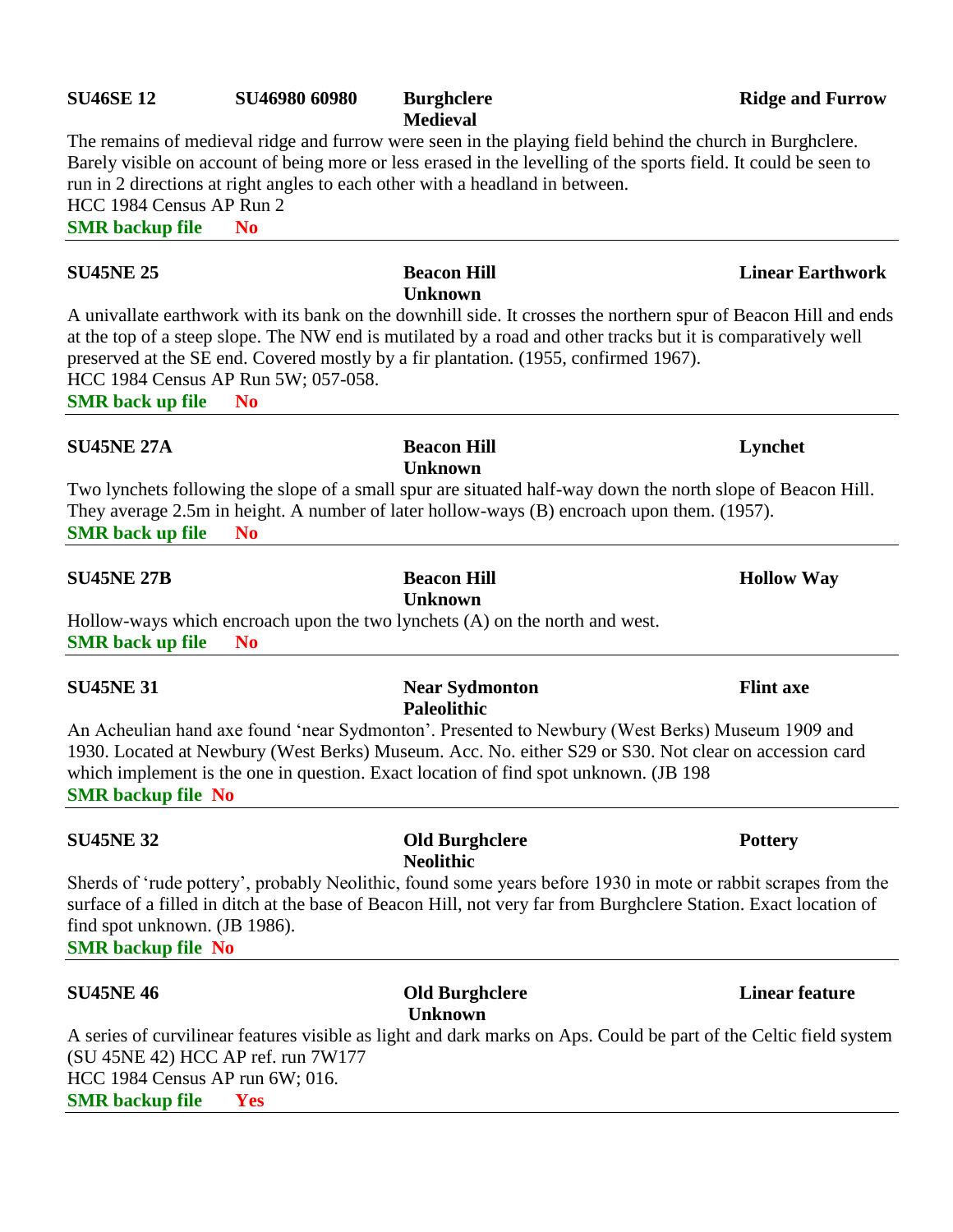# **SU45NE 52A SU46210 55180 Seven Barrows Bell Barrow**

**Bronze Age**

Probably originally a bell barrow. Evidence suggests it had a berm that was ploughed over and overspread by earth from the mound. 160ft (48m) in diameter and 10ft (3.0m) high. Southernmost barrow in this group. Probable bell barrow. Mound 30.0m in diameter. Berm and ditch faintly visible on the NW. (1967). One of a group of 10 ten barrow sites. No trace of berm and ditch. Originally scheduled as county Hants 65A re. scheduled by MPP National number 24313. Visible on air photographs HCC AP ref: run7w177-8.

**SMR backup file Yes**

| <b>SU45NE 52C</b>                                                                                          | SU46270 55370                                                                                                   | <b>Seven Barrows</b><br><b>Bronze Age</b>                                                                                                                                                                                                                                                                                                                                           | <b>Bowl Barrow</b>    |
|------------------------------------------------------------------------------------------------------------|-----------------------------------------------------------------------------------------------------------------|-------------------------------------------------------------------------------------------------------------------------------------------------------------------------------------------------------------------------------------------------------------------------------------------------------------------------------------------------------------------------------------|-----------------------|
| <b>SMR</b> backup file Yes                                                                                 | Ditched bowl barrow, 30 paces in diameter. 7ft (2.1m) high.<br>HCC AP ref: $run7w177-178(6)$ (see backup file). | Ditched bowl barrow, 38.0m in overall diameter by 3.4m high. Barrow was re-opened by Money c. 1883.<br>Burial and finds excavated from this barrow (1967). Antiquity Card ref: (SU45NE31C)<br>One of group of 10 barrow sites. Ditch not obvious. Mound (3.5m?) in diameter. Originally scheduled as<br>county number HANTS 65A rescheduled by MPP as part of national number 24315 |                       |
| <b>SU45NE 60B</b>                                                                                          | SU46110 57710                                                                                                   | <b>A34 Watching Brief</b><br>Roman                                                                                                                                                                                                                                                                                                                                                  | <b>Gully</b>          |
| <b>SMR Backup file Yes</b>                                                                                 | eastern end and was possibly the footings for a wall.                                                           | A gully, dated to the Roman period, was observed during Watching Brief. It diminished in size towards its                                                                                                                                                                                                                                                                           |                       |
| <b>SU45NE 60C</b>                                                                                          | SU46110 57710                                                                                                   | <b>A34 Watching Brief</b><br>Roman                                                                                                                                                                                                                                                                                                                                                  | <b>Hearth</b>         |
| (1)<br><b>SMR Backup file Yes</b>                                                                          | of burning with burnt material around it.                                                                       | A hearth, dating to the Roman period, was observed during a Watching Brief. It was central in an area                                                                                                                                                                                                                                                                               |                       |
| <b>SU45NE 60D</b>                                                                                          | SU46110 57710                                                                                                   | <b>A34 Watching Brief</b><br>Roman                                                                                                                                                                                                                                                                                                                                                  | <b>Pottery</b>        |
| (1)                                                                                                        | complete pots retrieved during A34 Watching Brief.                                                              | Roman pottery retrieved from a hearth, some pits and a gully feature on this site. Some almost                                                                                                                                                                                                                                                                                      |                       |
| <b>SU45NE 86</b>                                                                                           |                                                                                                                 | <b>Not Known</b><br><b>Unknown</b>                                                                                                                                                                                                                                                                                                                                                  | <b>Linear feature</b> |
| HCC AP ref. Run4w 161.<br><b>SMR</b> backup file No                                                        |                                                                                                                 | A double ditched feature, probably modern, visible as a dark mark on air photographs.                                                                                                                                                                                                                                                                                               |                       |
| <b>SU45NE 87</b><br>in the vicinity not transcribed.<br>HCC AP ref: Run4w 162<br><b>SMR</b> backup file No |                                                                                                                 | <b>Not Known</b><br>A series of linear banks apparently visible as low earthworks on air photographs. There are further earthworks                                                                                                                                                                                                                                                  | <b>Linear feature</b> |